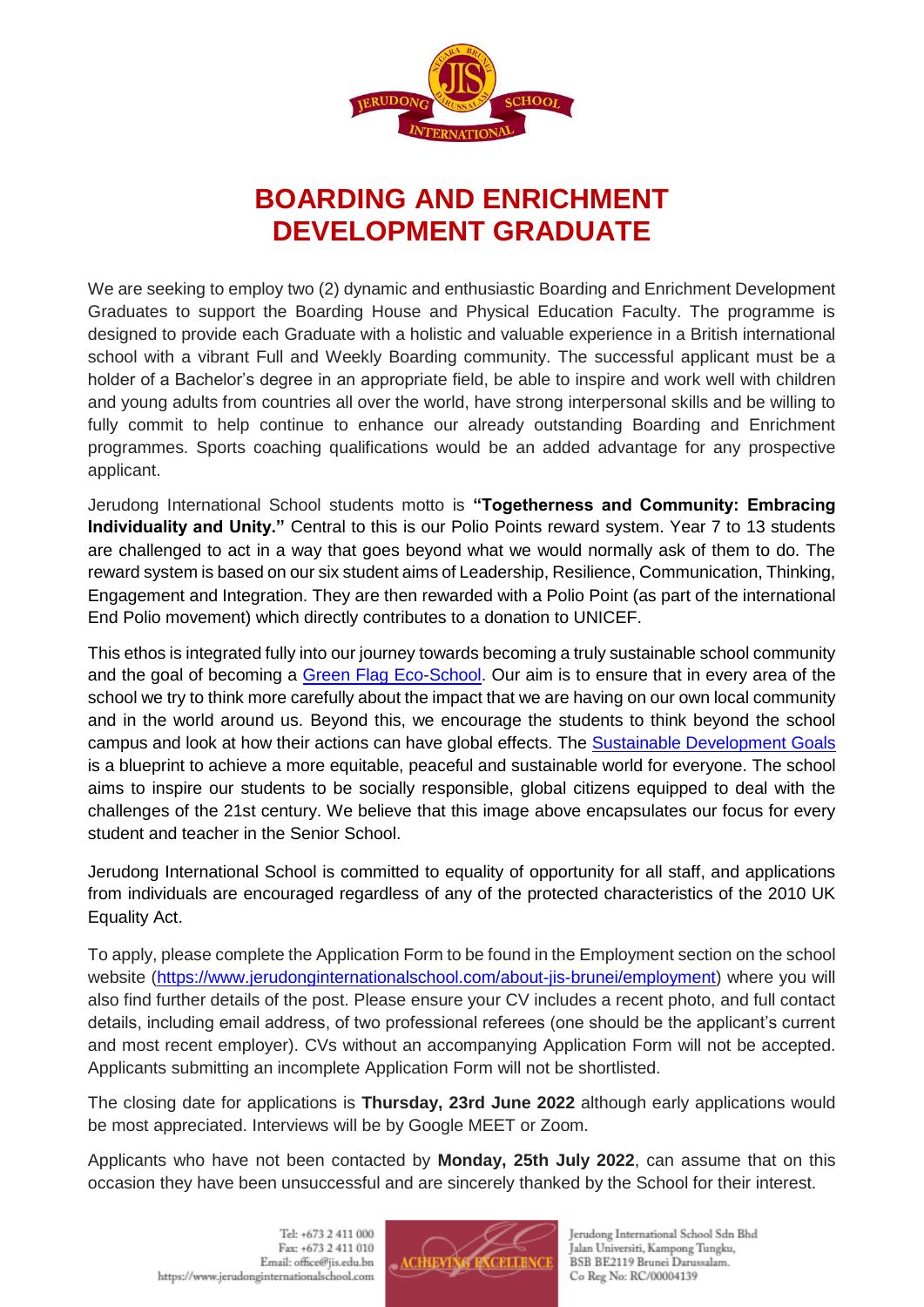

The successful applicant must be available to commence employment in **August 2022.**

## **Jerudong International School (Brunei)**

- One of the leading International Schools in Asia; situated in Brunei, on the tropical island of Borneo.
- Independent Boarding/Day School, with over 1600 students on roll, aged 2-18 (6th Form of c350).
- Exceptional facilities and resources, with a beautiful 120-acre campus.
- Member of HMC, BSA, FOBISIA and COBIS.
- British Curriculum, leading to (I)GCSEs, A-Levels and IB Diploma.
- Tax-free Salary (+ package including Gratuity, Accommodation in the Boarding House, Health Insurance, Inbound and Outbound Flights)
- c175 Expatriate teachers, mainly from the UK, Australia and New Zealand.
- 1 Year Contract.

## **Safer Recruitment**

The safe recruitment of all colleagues (including consultants/ contractors/ supply teachers, activity providers and volunteers) in schools is the first step to safeguarding and promoting the welfare of children in education.

At Jerudong International School we ensure the practice of safe recruitment in checking and recording the suitability of staff and volunteers to work with children.

As part of the safe recruitment procedure, we will require the following information prior to starting work at JIS:

- Up to date police records from an employee's country of origin and previous country of employment (if applicable).
- Two references, one of which must be from the current employer/academic institution. If an employee has worked in two or more schools/companies, within 5 years, telephone contact will be made with those schools to ask why the employee is leaving and if there were any concerns of a safety nature with children.

An online presence check may also be carried out prior to appointment.

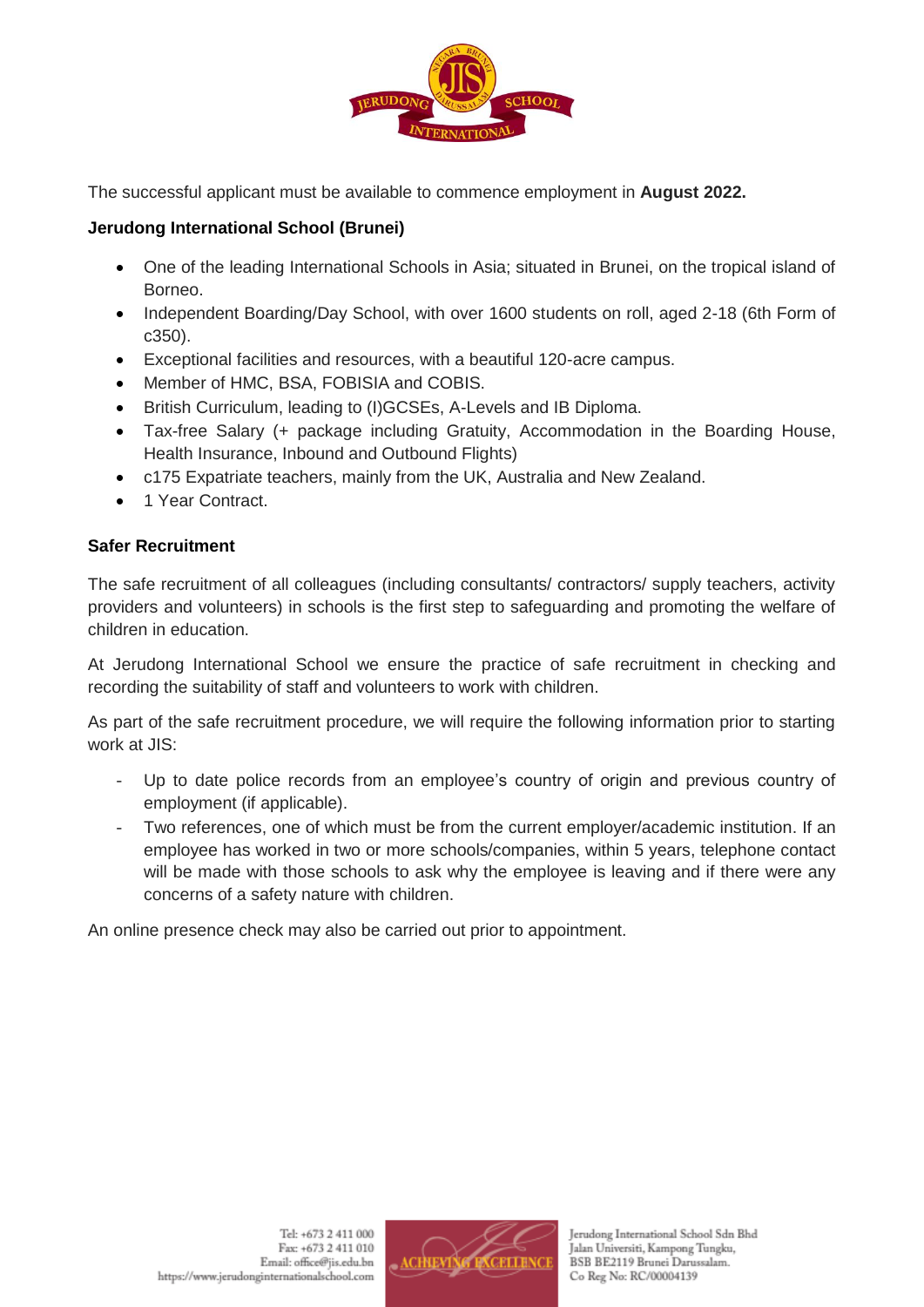

## **Job Description**

**Position:** Boarding and Enrichment Development Graduate

**Accountable to:** Boarding Co-ordinator/Head of Physical Education

# **REQUIREMENTS**

We are seeking to employ two (2) dynamic and enthusiastic Boarding and Enrichment Development Graduates to support the Boarding House and Physical Education Faculty. The programme is designed to provide each Graduate with a holistic and valuable experience in a British international school with a vibrant Full and Weekly Boarding community. The successful applicant must be a holder of a Bachelor's degree in an appropriate field, be able to inspire and work well with children and young adults from countries all over the world, have strong interpersonal skills and be willing to fully commit to help continue to enhance our already outstanding Boarding and Enrichment programmes. Sports coaching qualifications would be an added advantage for any prospective applicant.

# **SPECIFIC RESPONSIBILITIES**

## **Boarding Commitments**

The successful candidate will live in accommodation in the Jerudong International School (JIS) Boarding House and will be expected to play a role in enhancing the Full and Weekly Boarding provision within the week and at the weekends. There is also an expectation that they will support our Boarding holiday camps. Time in lieu will be given during term time to facilitate this.

## **Sports commitments**

The role will include leading sports for students which include Swimming, Tennis, Netball, Football, Basketball amongst others. The role will also include involvement in Co-curricular Activities (CCAs) and weekend enrichment activities for full boarding students.

Our school offers over 150 different activities every term for our students. A significant part of that programme is the large number of sports and exercise activities that are on offer. These can range from elite level teams practising multiple times a week, competing locally (and internationally) against other club and school teams to development training and fun for our younger Junior students. We offer a wide variety of sporting options after school, during the evening and at the weekend.

The ideal candidate will have experience working with students through sports or other types of after school activities. Experience and knowledge with organising activity schedules as well as working with large groups of students would be an asset. Confidence in using technology would also benefit the candidate as there are a number of different software and scheduling programs that we use to manage all of our sports and boarding activities.



Jerudong International School Sdn Bhd Jalan Universiti, Kampong Tungku, BSB BE2119 Brunei Darussalam. Co Reg No: RC/00004139